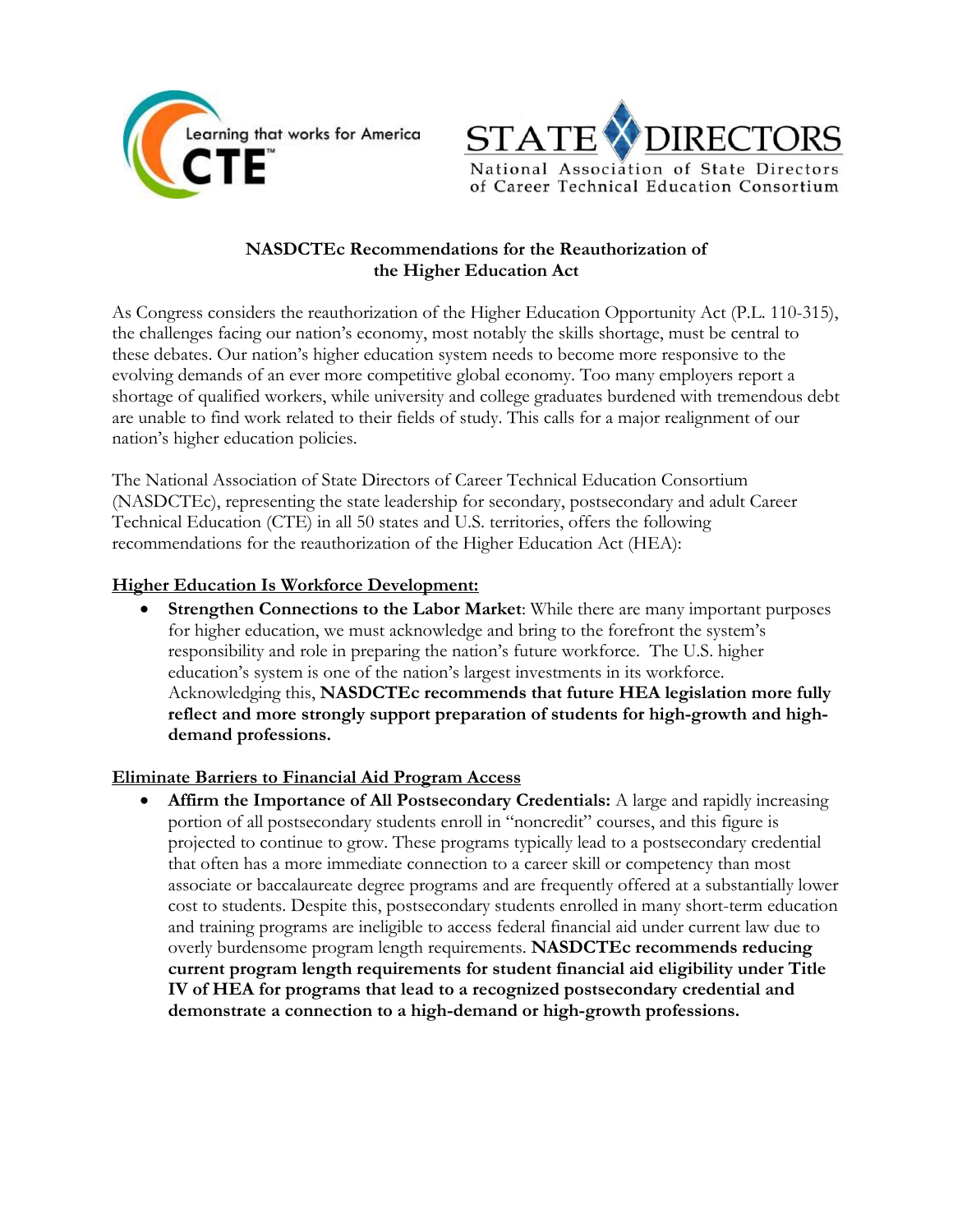- **Increase Support for Non-traditional Students to Succeed in Postsecondary Education**: Through the implementation of career pathways systems and CTE programs of study, an increasing number of nontraditional students (those over the age of 24) are enrolling in postsecondary education to acquire additional skills to stay competitive in the labor market. These adult learners often face barriers to postsecondary completion and federal higher education policy has not kept pace with the additional needs of these students. Where possible, HEA should support programs that afford greater opportunities to earn credit for prior learning — either from experiences on the job or in the classroom. Moreover, to effectively support these nontraditional students, **NASDCTEc recommends that HEA legislation support equitable access to federal financial aid and other wrap-around institution-based support services such as child care, tutoring and job search assistance.**
- **Reinstate Ability-to-Benefit**: Education and training beyond high school is increasingly becoming a prerequisite to entry into today's modern economy. Yet since 2012, students who do not have a high school diploma but have demonstrated the ability to take postsecondary coursework have been prevented from accessing federal financial aid. Students of all ages, experience levels and backgrounds should have the opportunity to accelerate their learning and work towards a postsecondary credential while simultaneously acquiring other necessary academic or basic education and knowledge. The I-BEST program in Washington state, for instance, facilitates this type of learning and new legislation should elevate and promote this concept where possible. To accomplish this, **NASDCTEc recommends reinstating the "Ability-to-Benefit" provisions in Title IV of current law to support low-skilled adults and youth seeking to attain a postsecondary credential and improve their career prospects.**
- **Restore Year-round Pell**: Since 2010, the ability to award two Pell Grants in a single award year, known also as "year-round Pell" has been eliminated. This has prevented students who are continuously enrolled in a program from receiving the necessary financial resources to earn their postsecondary degree or credential at a faster rate. These resources are vital to uninterrupted student learning, increase student persistence and promote program completion rates. As such, **NASDCTEc recommends reinstating year-round Pell as a way to empower students to use aid resources tailored to the pace of their studies.**

### **Streamline Data Collection and Ensure Cross-systems Alignment**

 **Adopt Common Performance Metrics**: Programs supported through federal legislation such as HEA, the Workforce Innovation and Opportunity Act (WIOA), the Carl D. Perkins Career and Technical Education Act (Perkins) and the Elementary and Secondary Education Act (ESEA), have unique purposes but oftentimes serve overlapping populations. Each statute maintains distinctive accountability and performance metrics that create a reporting burden for states and institutions while decreasing the value and integrity of the data collected. **NASDCTEc recommends the creation of common measures, where practical, to align workforce and education programs as well as the adoption of related common terminology and measurement methods.**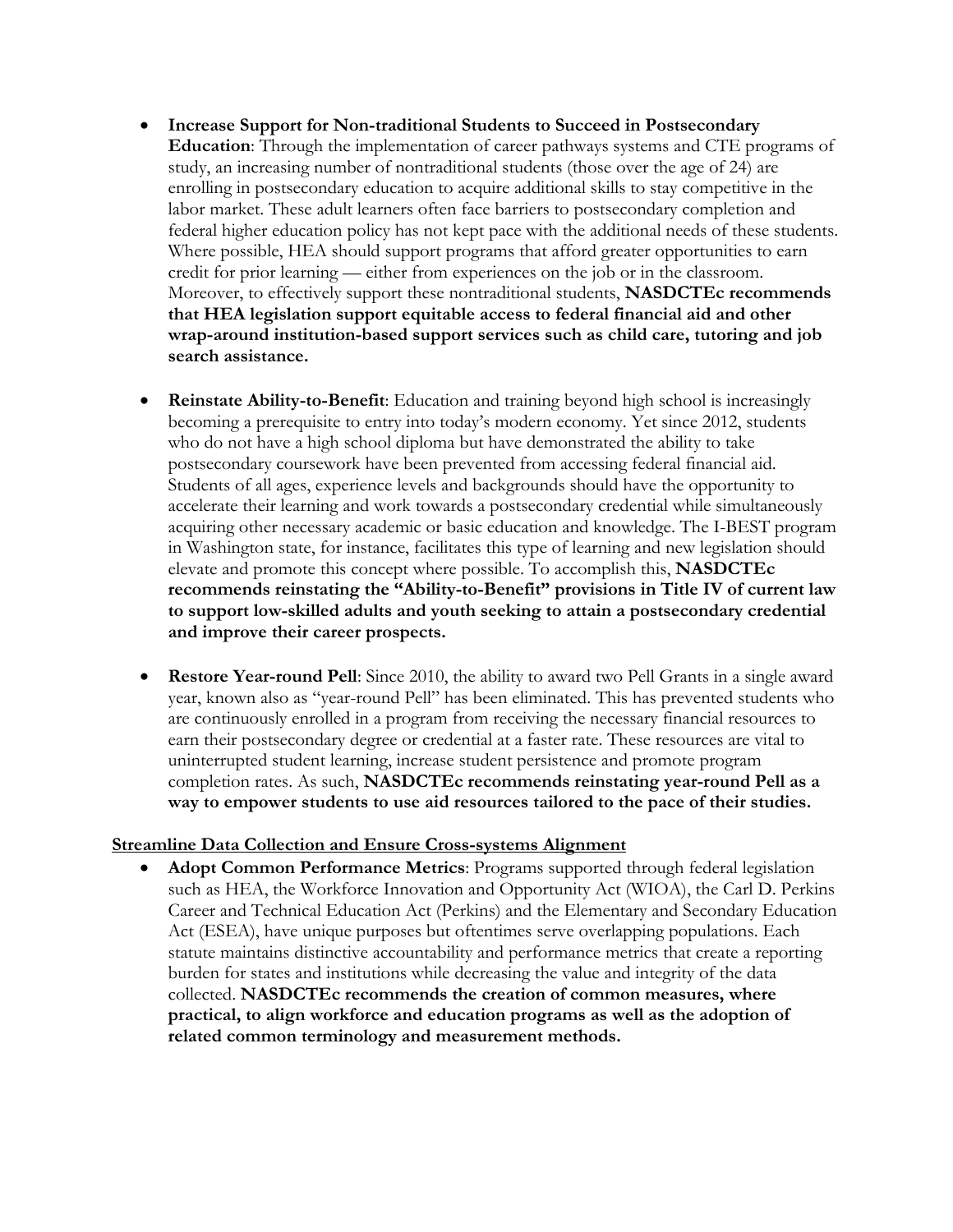- **Promote Cross-systems Collaboration**: State education systems should support seamless student transitions between the secondary and postsecondary education levels to ensure that they work together collaboratively rather than in isolation. To build upon existing state efforts, **NASDCTEc recommends that future HEA legislation promote a smooth transition to postsecondary education, and ultimately the workforce, by incentivizing program models such as dual or concurrent enrollment, programs of study and career pathways.**
- **Develop and Expand Statewide Data System Capacity**: The ultimate role of postsecondary education is to prepare students for rewarding careers that promote economic self-sufficiency and align the nation's talent pipeline to economic sectors of high demand and high growth. To achieve this, a newly reauthorized HEA must hold programs and institutions accountable for the employment outcomes of their students. However, current law restricts the collection of the information necessary to do this and prevents adequate program evaluation of other critical student outcomes. To that end, **NASDCTEc recommends repealing the current law's ban on the creation of a student unit record system; future HEA legislation should also incentivize the development of state longitudinal data systems that enable sharing of data within and among states.**

#### **Increase Flexibility for Innovative Educational Models**

- **Promote Competency-Based Learning**: Postsecondary CTE programs have been on the forefront of one of the most innovative efforts in modern education— the transition away from seat time in favor of competency-based education that allows students to progress through a program as they master and demonstrate specific skills and competencies. The Experimental Sites Initiative, contained in current law, supports such programs in limited instances and should be expanded to further demonstrate the efficacy of competency-based postsecondary education programs. To build on these efforts, **NASDCTEc recommends greater flexibility be given to states and postsecondary institutions to implement innovative programs and strategies that use a competency-based learning approach.**
- **Expand Career Guidance and Advisement:** Given the changing nature of the workplace, students need greater opportunities to explore various career pathways to familiarize themselves with the career options available — and their related educational and skill requirements — before and during their postsecondary education program of choice. Supplemented with robust guidance and advisement, these activities help students make more informed choices regarding which postsecondary education program will best prepare them to successfully transition into a rewarding career. **NASDCTEc therefore recommends that future HEA legislation support and encourage career exploration, guidance and advisement throughout the entire educational spectrum.**